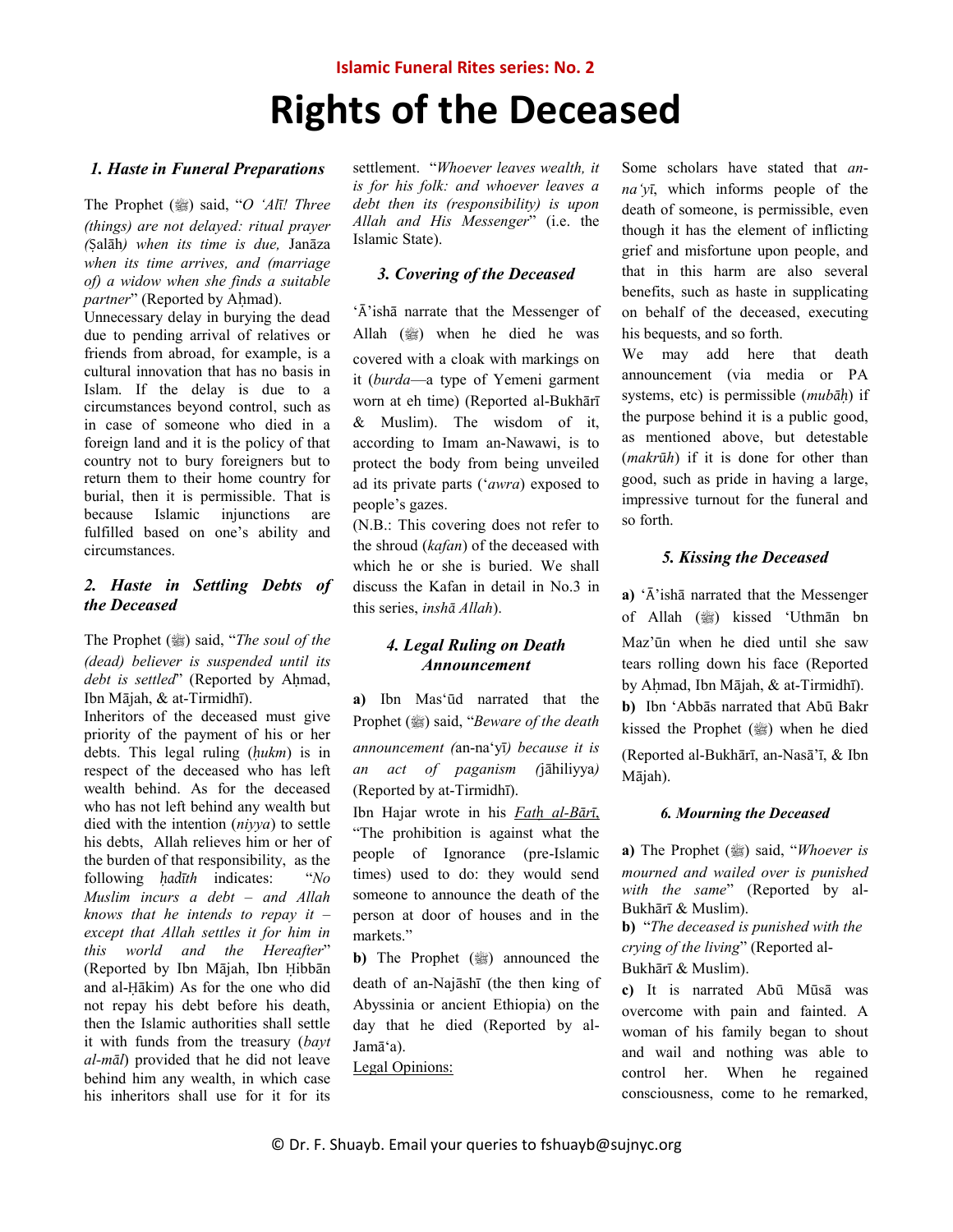### **Islamic Funeral Rites series: No. 2**

# **Rights of the Deceased**

"I am blameless from the one whom the Messenger of Allah is blameless. Indeed, he  $(\frac{m}{2})$  was free from the responsibility of *as-Ṣālaqa* ("a woman who shouts when a calamity strikes"), *al-Ḥāliqa* ("a woman who shaves her head because of a misfortune"), and *al-Shāqqa* ("a woman who rends her garments during a calamity") (Reported by al-Bukhārī & Muslim).

The above ā*ḥādīth* confirm that uncontrollable bewailing, lamentation, and bemoaning (*an*-*Niyāḥa*) is prohibited (*ḥarām*).

NB: The mourning period of a widow is 4 months and 10 days, as found in the Qur'an: "*Those men who have died and left spouses, they are to wait four months and ten days (before they can marry again)*" (Q. 2:234).

# *7. Regarding Crying over the Deccased*

**a**) The Messenger of Allah (1), when he returned from the battle of Uhud, he heard some women of Abdul Ashhal crying over their relatives who were killed. He said, "But Ḥamza (the Prophet's (1) uncle who was also slain) has no criers!" So the women of al-Anṣār went and cried over Ḥamza. When he learned about it, he  $(\frac{36}{20})$  said, "*Woe unto them! Let them not cry over a dead person after this day"*  (Reported by Aḥmad & Ibn Mājah).

**b**) The eyes of the Prophet ( $\circledast$ ) flowed with tears when he brought his dead son Ibrāhīm into his room. When asked about his crying, he replied, "*It is mercy (from Allah). The eyes water and the heart grieves, but we do not say except what pleases our Lord*" (Reported by al-Bukhārī /Muslim). Some scholars have reconciled these

apparently contradictory ā*ḥādīth*. They

interpret the absolute prohibition of crying by restricting it to what leads to the *ḥarām*, namely, uncontrollable mourning, shouting, etc as mentioned previously, and to the *mubāḥ*, if it is merely tears from the eyes and what is impossible to suppress.

### *8 (A) Condolences to the Bereaved*

**i)** The Prophet ( $\ddot{=}$ ) said, "*Whosoever offers condolences to someone, he gets the same reward as the person*" (Reported by Ibn Mājah & at-Tirmidhī).

ii) "*No believer offers condolences to his brother in his misfortune, except that Allah clothes him with a dress of honor on the Day of Judgment*" (Reported by Ibn Mājah).

## *8 (B) What is said at the Time of Calamity or Misfortune*

Umm Salmah said, "I heard the *Messenger of Allah* (1) say: '*No servant who is afflicted with a calamity sad says,* Innā lillāhi wa innā ilayhi rāji'ūn. Allahumma ujurnī fī musībatī, wakhluf lī khayran minhā *('Verily, we belong to Allaa and to Him shall we return, O Allah! Requite me in my misfortune and compensate me with better than it'), except that Allah rewards him in that and recompenses him in that and recompenses him with better than that*" (Reported by Aḥmad, Muslim, & Ibn Mājah).

### *8 (C) Also Patience and Resignation to Allah's Will at the Death of a Relative*

The Prophet (ﷺ) passed by a women who was crying next to a grave and said to her: "*Fear Allah ad be patient (*sabr*).*" She retorted, "Away from me! You are not afflicted with my calamity and you know nothing of it!" It was said to her: "He is the Prophet (
<sup>20</sup>)!" Afterwards, she came to him and said, "I did not know it was you. O Messenger of Allah!" He (2) replied, "*Verily, patience is at the first shock*" (Reported by al-Jamā'a).

### *8 (D) How Is Condolence expressed?*

Consolation or condolence (*ta'ziya*) in Arabic means patience and good behavior, so that whatever of speech or gesture conveys it, the objective is achieved. Better, however, is what the Prophet ( $\circled{m}$ ) expressed in the following *ḥadīth*. Usāma bn Zayd narrated, "We were with the Prophet ( $\frac{dy}{dx}$ ) when one of his daughters sent a messenger to inform him that a child of hers had died. He  $(\frac{36}{20})$  said to the messenger: "*Return to her and inform her* Lillāhi mā akhadha wa lillāhi mā atamma wa kullu shay'in 'indahu bi ajalin masammā *('To Allah belongs what He* 

*takes and what He gives and everything with him has an appointed time') and tell her to be patient and resign herself to His will*" (Reported by al-Bukhārī and Muslim).

## *9. Supplying the Bereaved with Food*

When news was announced that Ja'far had been killed, the Prophet (ﷺ) said, "*Prepare food for the family of Ja'far because there has befallen them that which will preoccupy them*" (Reported be Ibn Mājah and other).

### *10. Heretical innovations are to be Avoided (***bida***')*

Jarīr bn Abdullah al-Bajlī narrated "We used to consider gathering at the home of the deceased for food after the